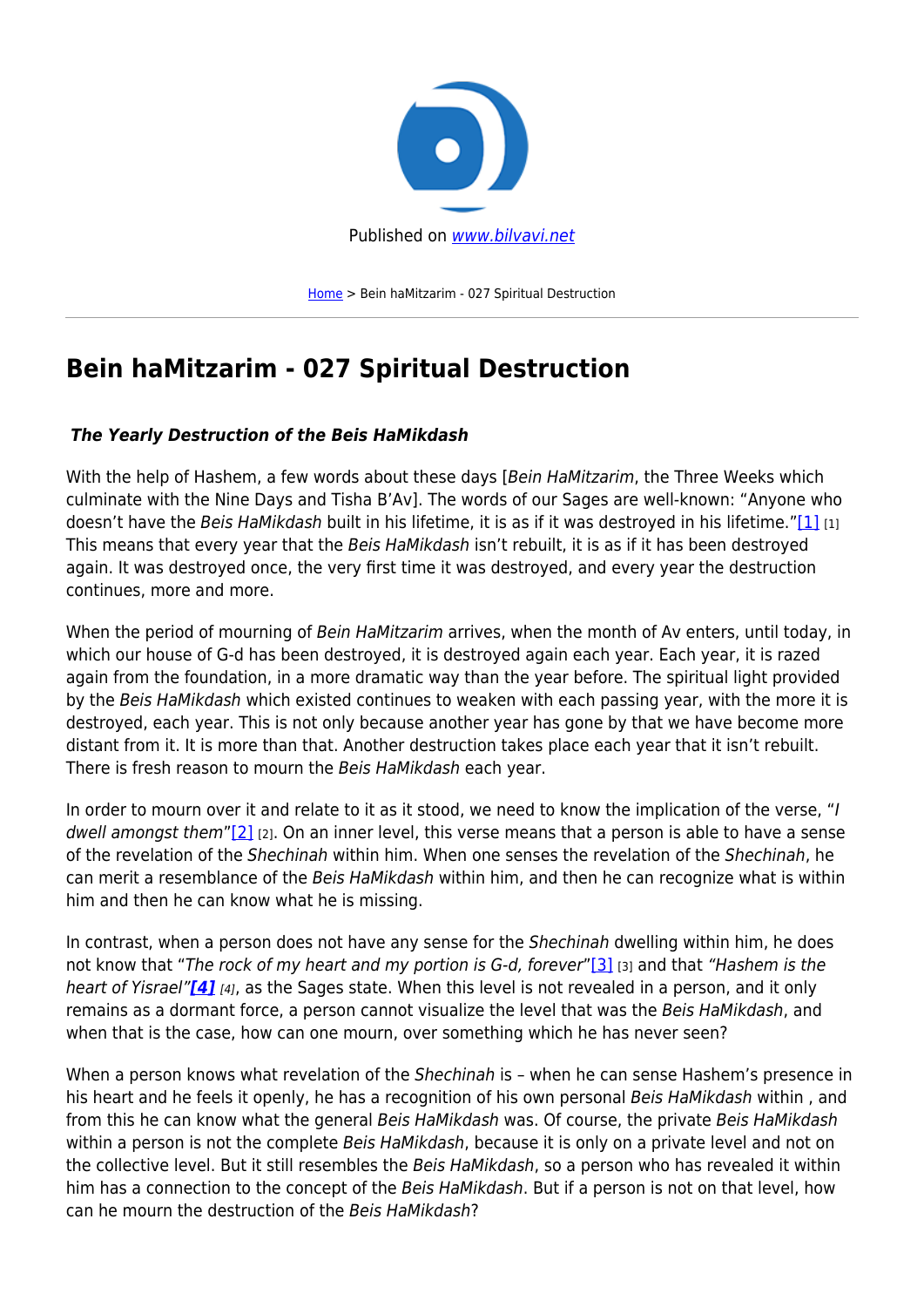Certainly, a person can reflect into the words of the Sages, who described the qualities of the Beis HaMikdash and its spiritual benefits, and what life looked like with the Beis HaMikdash, and what spiritual level the people were on, when it stood. When a person pictures it, he is able to feel pain at what is no longer here. This is a superficial imagery, and it comes from knowledge on an external level, where a person can know it on an intellectual level and reflect into it, and then internalize this knowledge in his heart.

An additional way to relate to is by reflecting into the destruction taking place in our own times, which transpires in every generation. We have to understand that when the Beis HaMikdash was destroyed, everyone witnessed it, from the greatest person to the smallest person. But when it comes to knowing what we are missing in its absence, not everyone mourns it on the same level.

Since every person is on a different spiritual level, even in the times of the Beis HaMikdash there was a different level of its revelation, for each person. When it was destroyed, this had a different effect on each person, and not everyone experienced it on the same level. In our own situation which we are in now, where the Beis HaMikdash continues to be in a state of destruction, this concept is also true. The amount of how much each person understands, feels, and recognizes the destruction, is a matter which is felt differently by each person.

In order to reflect into the modern-day destruction of the Beis HaMikdash in our own times, one needs to reflect into what is taking place on our inside, as well as an our outside, and through this, he can come to recognize the depth of the destruction which we are found in now – until the time when the Beis HaMikdash will be rebuilt, speedily in our days.

## *Summary of The Three Ways Of Contemplating The Destruction*

In summation, there are three ways to contemplate the destruction of the Beis HaMikdash.

The first way, which the most ideal, is through sensing Hashem's presence within, which gives a picture somewhat of a picture of the Beis HaMikdash, one that is truthful. This is a truest way to mourn Jerusalem.

A second way, as mentioned, is when one reflects into the words of the Sages, in their depth and through visualization of their words, about what was and what we are missing. This is implied by the verse, "On this, our hearts are sick."[\[5\]](https:///D:/DATA-ACTIVE/BILVAVI/UPLOAD%20TO%20WEBSITE/need%20to%20place%20on%20site/TO%20UPLOAD/Bein%20HaMitzarim%20027.%20Spiritual%20Destruction%20-%20CENSORED%20V3.docx#_ftn5) [5]

A third way is to reflect on the destruction in our own times, what we are missing now, where we are found in, in the depth of exile.

We shall reflect here into the third approach, with the help of Hashem: to reflect about our current situation we are found in, to recognize reality. The words here are from a place of simplicity, from simply recognizing the reality, and not exaggerations. They are being said with precision.

### *The Breach To Kedushah In Our Times*

The destruction which takes place in times, which can be clearly seen in our generation, has many facets to it. But we should understand the basis of it, and then its branches, of the depth of the destruction that exists in our times. It is: the fact that the power of kedushah (holiness), the parameters of halachah, feelings for truth, and inner life – have become basically concealed.

Even more than this, the awesome depth of the tum'ah (spiritual defilement) has descended onto the world, and it is the depths of the reality of the destruction. The inner layer of all this tum'ah is the fact that all of the definitions of the Torah have become unclear to a person. Every halachah, and every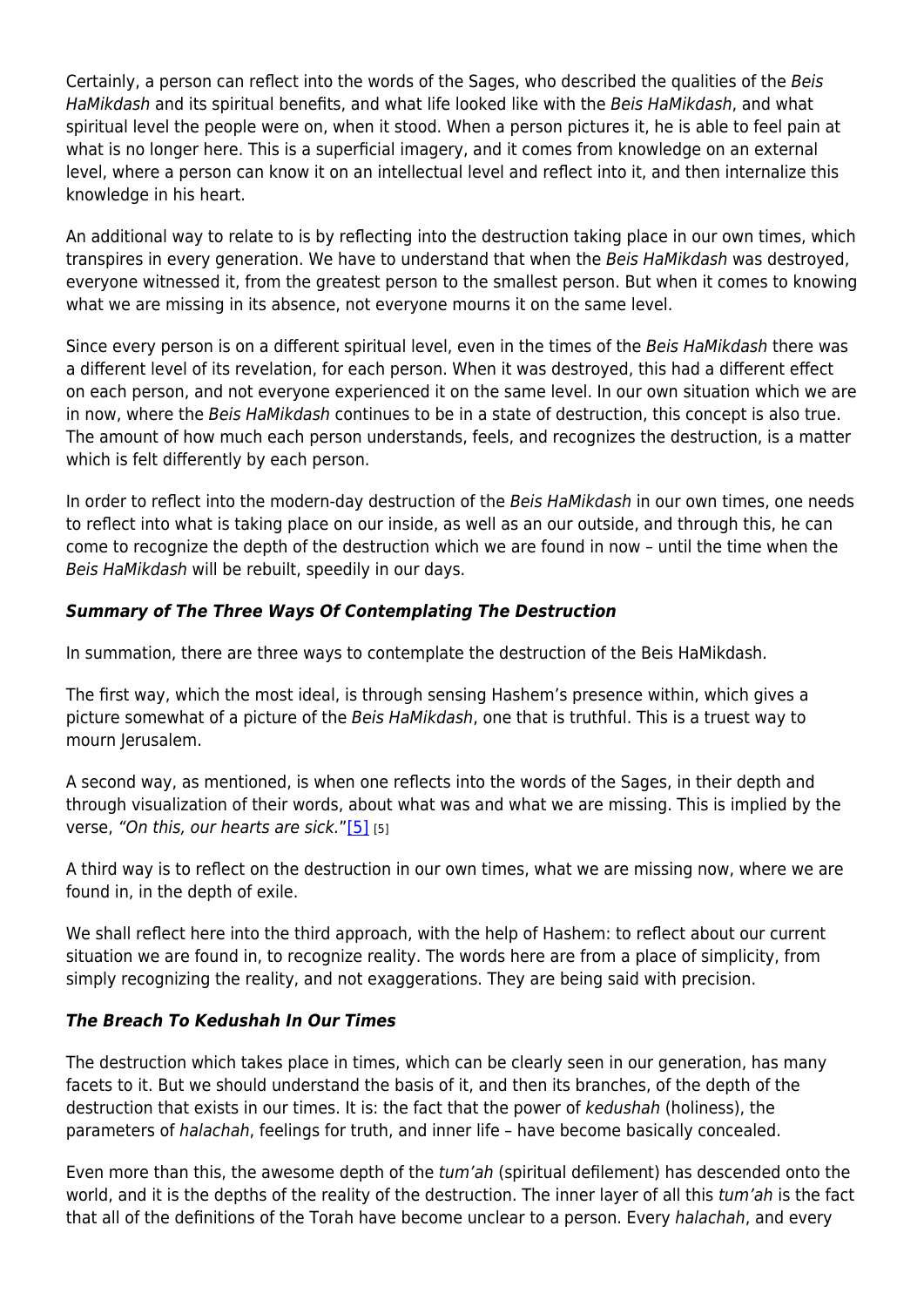fence which protects halachah, which protects the entire Klal Yisrael throughout the generations, has become trampled upon, as if they can be done away with.

Tum'ah has descended into the depths of the souls of people. The definitions of the Torah no longer awaken a person with the same intensity as in previous times. This indifference to the Torah manifests as an apathetic attitude in which anything can be trampled upon and removed. Understandably, those who throw off the yoke of Torah do so openly, but even those who aren't throwing off the yoke of Torah are slowly removing it.

A sensible person understands that the entire look of Yiddishkeit which we see today is only a matter of time, that if chas v'shalom the Beis HaMikdash isn't rebuilt soon, every point will be removed. Nothing will stand in its place. Certainly, this doesn't mean that people will start eating chometz on Pesach. But the inner attitude of people has become concealed, to the point that the only external guidelines remain, without the inner fire which is needed for a life of truth and holiness.

As a result of this, there is nothing holy which remains in place. On this, we can cry over deeply: "My eyes, my eyes, spill with water." $[6]$  [6] We need to understand that the entire world of holiness thrives on keeping its boundaries. When almost all of the boundaries have been broken, everything becomes open [to tum'ah].

Any sensible person understands that even a few years earlier, 10 or 20 years ago, no one could have guessed that the world would look like it is today. A person could swear that it doesn't make sense that the bnei Torah look like this today. But this is the reality. We aren't speaking about those who don't keep Torah and mitzvos, and we are not speaking of those who keep half, or a third, or a quarter, of the Torah, which are in the category of beinonim, as the Chazon Ish called it. We aren't speaking about those who are outside of our own camp. We are speaking about the middle [mainstream] crowd! We aren't speaking here of any one extreme group, but of the "middle" camp.

We can give several examples from our world. Speaking about the world of action takes a person outward, but this is the depth of exile [so we must speak about it, in order to understand the depth of exile we are in].

## *Examples of How The Tum'ah Has Penetrated Into The Once Sheltered Torah World*

We all remember how it used to be that when a person wanted to hear a shiur, a Torah lecture, he had a tape recorder or a CD player. The world has advanced a lot since then, but look what the world has come to today. How the world got there, is irrelevant at this point.

Let us look at what it is now. The use of the media today was first used by Torah observant Jews for the purposes of kiruv. They started all kinds of websites, for the purposes of drawing our brethren closer. But any sensible person understands that this was not kiruv rechokim (drawing close those who are distant). Rather, it was richuk kerovim (distancing those who were already close) - it distanced those who were already close to Yiddishkeit.

Even in the most Chareidi places, they have a website, and they advertise their websites in the Chareidi papers. It doesn't matter what, it doesn't matter who – it is the same reality. Now, if one doesn't have any sensibility, he will say that this is only relevant for those who have it for parnassah (livelihood) needs, and they got a special heter (Rabbinic permission) for it. But to say such a thing either stems from smallness of the mind, or from cold indifference of the heart.

It is clear and simple. The path that this is leading towards is very understandable, for anyone who has eyes to see. In essence, the filthiest word that there is in the world – the Internet – is sitting in the midst of most Chareidi homes. It is clear. True, there is a small group of avreichim who have some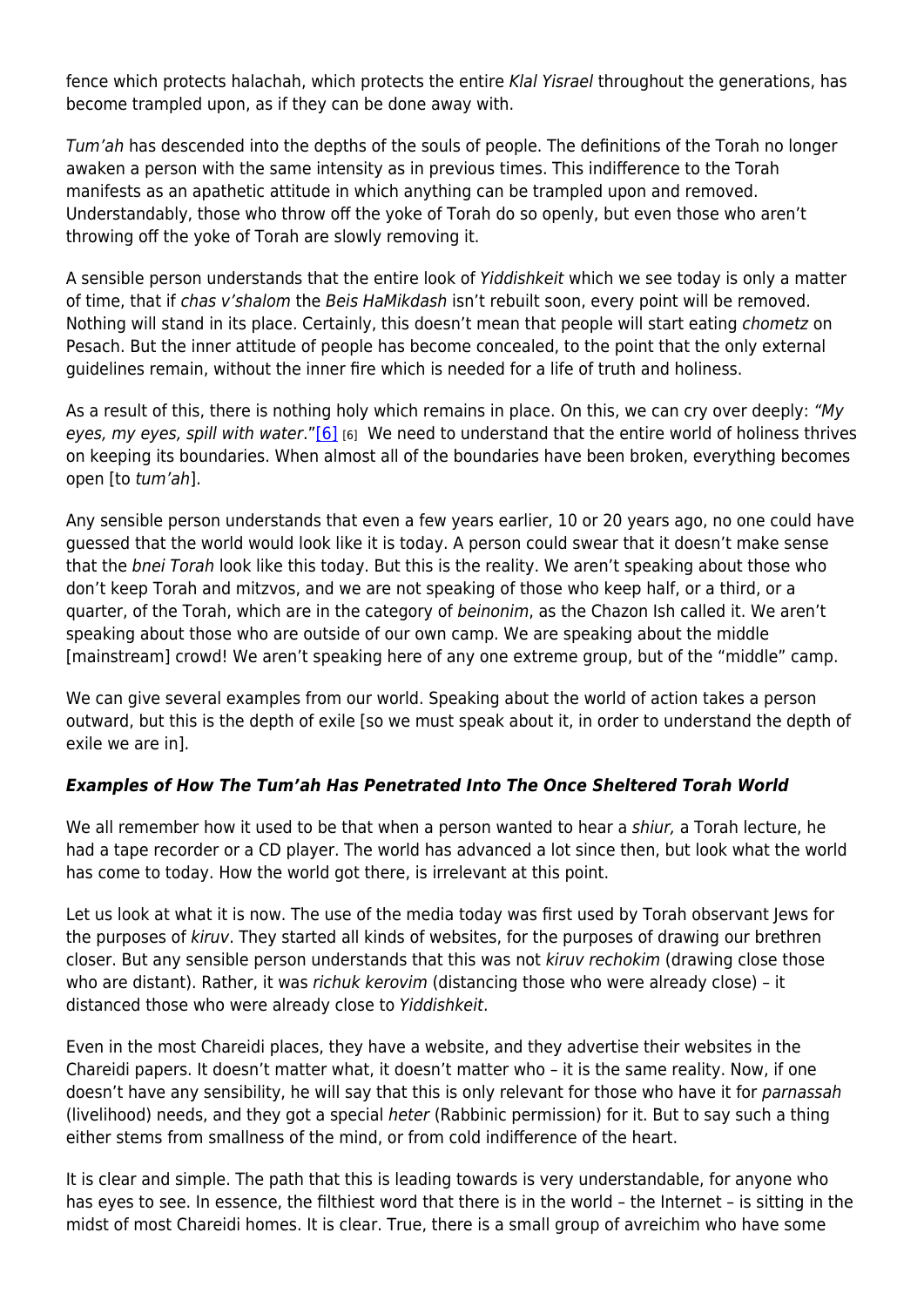daas and they are not involved in this. But it still does not make sense that every week, there are advertisements in the papers which almost all of them are reading, again and again and again. Everything is falling apart!

Does anyone think that the signatures which are being signed contain a proper signature? Any Rav in Klal Yisrael who examines the situation can say it clearly, that perhaps it's better than the what takes place in the outside world, but everything, all of these "hechsherim" (kosher certifications) are the absolute churban (destruction) of Klal Yisrael, an absolute churban!!

There is no way for the world of Torah to remain, if reality continues in this way. There is no way. If they do remain, it would be a miracle. Can the tzibbur\community of Torah really remain like this? It cannot happen, because of all the tum'ah (defiled). Understandably there are degrees of tum'ah for each person, each according to his own level. But it has penetrated into our own camps. It started from kiruv rechokim purposes, and then it began to extend further than that, and it has penetrated more and more inward, to the point that *avreichim* are signing that they will only have "closed" [filtered] Internet. This is a "closed" Gehinnom! Simple!

If anyone things that these words are an exaggeration, he must know that all of these things have brought everyone, the entire generation, into the lowest depths of the Sh'eol (the abysses of defilement).

## *The Dire Direction Of This Generation*

We need to understand that the generation is comprised of two parts.

**The part which we are traversing now is exactly the path that was traversed before the Holocaust. It is exactly that path. Understandably, there are differences, but the path is the same path. The end of this generation will be either one of two extremes. Either,** *chas v'shalom,* **there will be a return to what happened then – or,** *HaKadosh Baruch Hu* **will have compassion on everyone and take us out of the** *tum'ah***, in His compassion, and skip over the attribute of judgment. But if not, it will be the same end [as the generation of the Holocaust]. It will be the same end!**

There is no other way for the reality to continue in this generation. Chazal said that in the times of the Beis HaMikdash, there was not a roof which didn't contain an idol on it. Every home had one. We must understand that this is exactly what is happening today. It cannot be that there can be a "hechsher" on this, it cannot be! Anyone who already recognized this before understands that such a thing is insensible. It is like trying to make idol worship kosher.

Again, the intentions of those who want to make things "kosher" today are doing so with the intention of minimizing the filth of today. But what has it caused? It has caused that those who would have used these things anyway have become limited in what they could do, but slowly, it caused even those who were sheltered have been influenced. It is advertised in the weekly papers, week after week, everything with a kosher "me'ushar" symbol, and only for the purposes of parnassah, and only for those who need it. Each person has three Rabbonim who permitted it from him, and the like. It is impossible to have a Klal Yisrael when everything is built on heterim and heterim. It is all a destruction!

### *The Fallacy of Getaways*

We can give another example. A few years ago, advertisements sprung up, on a regular basis, of taking trips and excursions outside of Eretz Yisrael.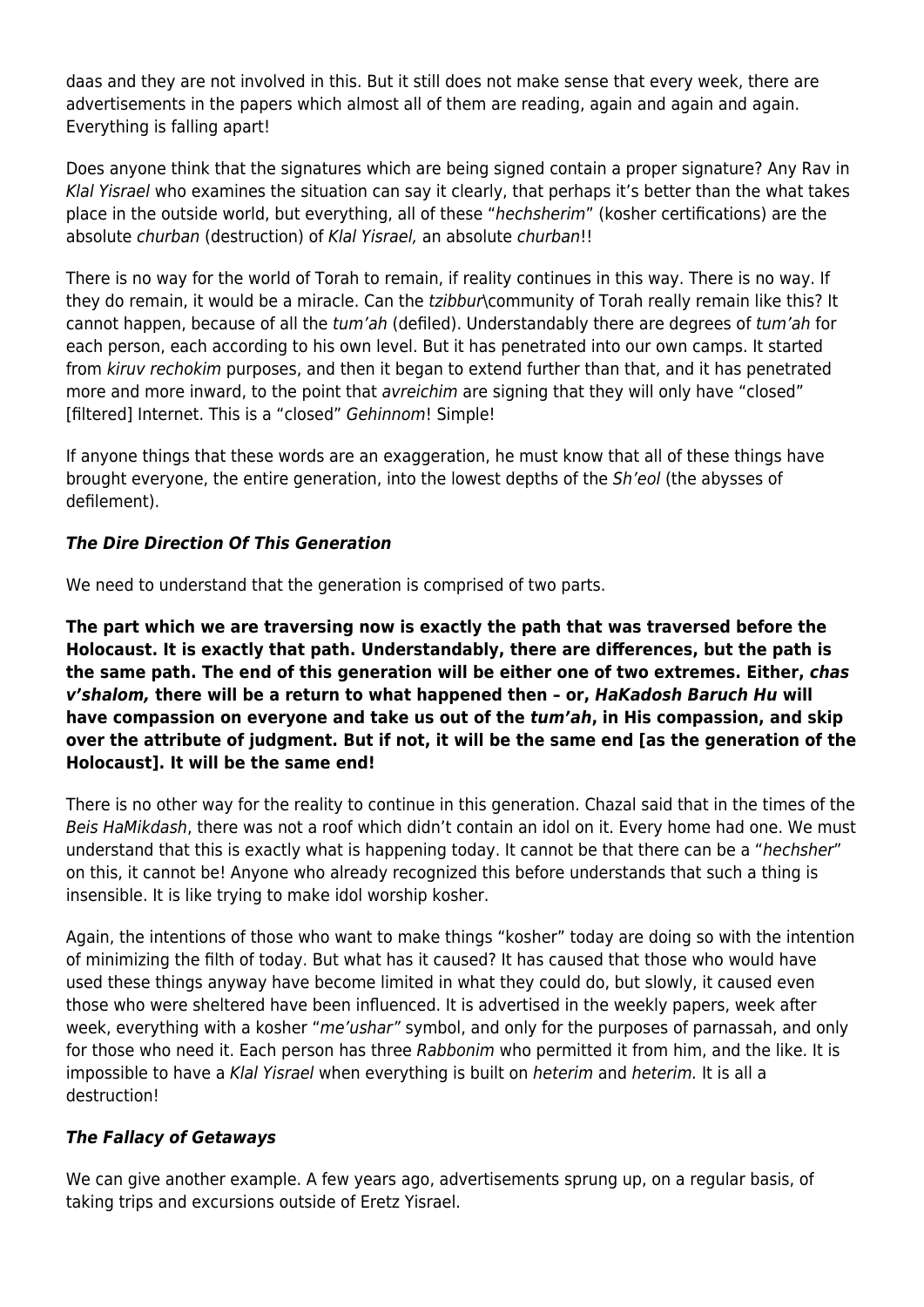Where did this start? It started from great Rabbonim who journeyed to the grave of the Vilna Gaon, and understandably, they had the purest of intentions. But what did such trips slowly extend to include?

Someone I know once told me several years ago that such trips are only for the "non-mainstream" crowd, and that it will not lure avreichim. I told him these words: "Shotah, shotah, shotah (fool, fool, fool)! You are only seeing it in a small way. It will penetrate further than this, until even philanthropists from outside of the country will donate money for this cause, to enable avreichim to go on these vacations. They will sponsor trips for avreichim to vacation outside of Eretz Yisrael."

What has the situation turned into day? I hope that most of you don't know. What has the situation become? Here, in our own city – not in another place. The Kiryat Sefer that was around 20 years ago, and the Kiryat Sefer of today, is not the same Kiryat Sefer. Perhaps the name of the city didn't change, but it is not the same city. A new city has come here. Any sensible person understands this, even about our city here. We are talking even about the most safeguarded places in the world. This week someone said to me that the wives of avreichim are taking trips outside of Eretz Yisrael.

Will you say that only the non-mainstream crowd is being lured? No, we are talking about people in the middle. Those sitting here are more interested in living truthfully. How it can be that each week, newspapers are given out and every home is reading them, the young boys and girls are reading them, in which at least 20 different places are advertised? How they are enjoying this reading material, reading and reading and reading it, and yet we want them to grow?! And it's all with a hechsher of Rabbonim…who are these Rabbonim?

Everyone is being coaxed, things keep continuing this way and it is snowballing, until a time will come where someone who doesn't take vacations to outside Eretz Yisrael will be deemed from the weird ones. Going on trips outside of Eretz Yisrael is not just an issue of leaving Eretz Yisrael, which is a halachic concern and which certainly is complex. It has opened up a person to the entire world! This is all a destruction!

## *The Spiritual Challenges of The Workplace Today*

The Jewish nation needs parnassah, everyone needs parnassah, so people need to go to work and there will be parnassah. It is clear to any sensible person – if someone doesn't see it, he is totally blind – that it's true, there aren't enough jobs available, and more business opportunities need to be opened up – which draws people into the outside world. But slowly a person is drawn outside, in the world out there.

There are those who know: **How much illicit relationships were committed this past year? How many divorces in this past year, in the Chareidi world?** From these stories alone that are told, may Hashem have mercy! Even if a person would learn Torah all day and teach about fear of G-d to his children, even then, he is still very much in spiritual danger. But the inner inspiration has gone and weakened. The exit into the outside world has increased.

We are found in a world where one gets married, with assistance from Heaven, and he learns Torah, and his wife needs to earn livelihood so she goes to work somewhere, and eventually she leaves and goes further and further into the world out there, in stages, until the world of Torah, and the outside world, have become mixed into each other….

The concept of segregating men and women from each other today, which was once a clear-cut concept, is no longer that clear. It used to be that even if a woman had to write her name somewhere, she would use her initials. Today, there's no problem with writing the full name. New rules have taken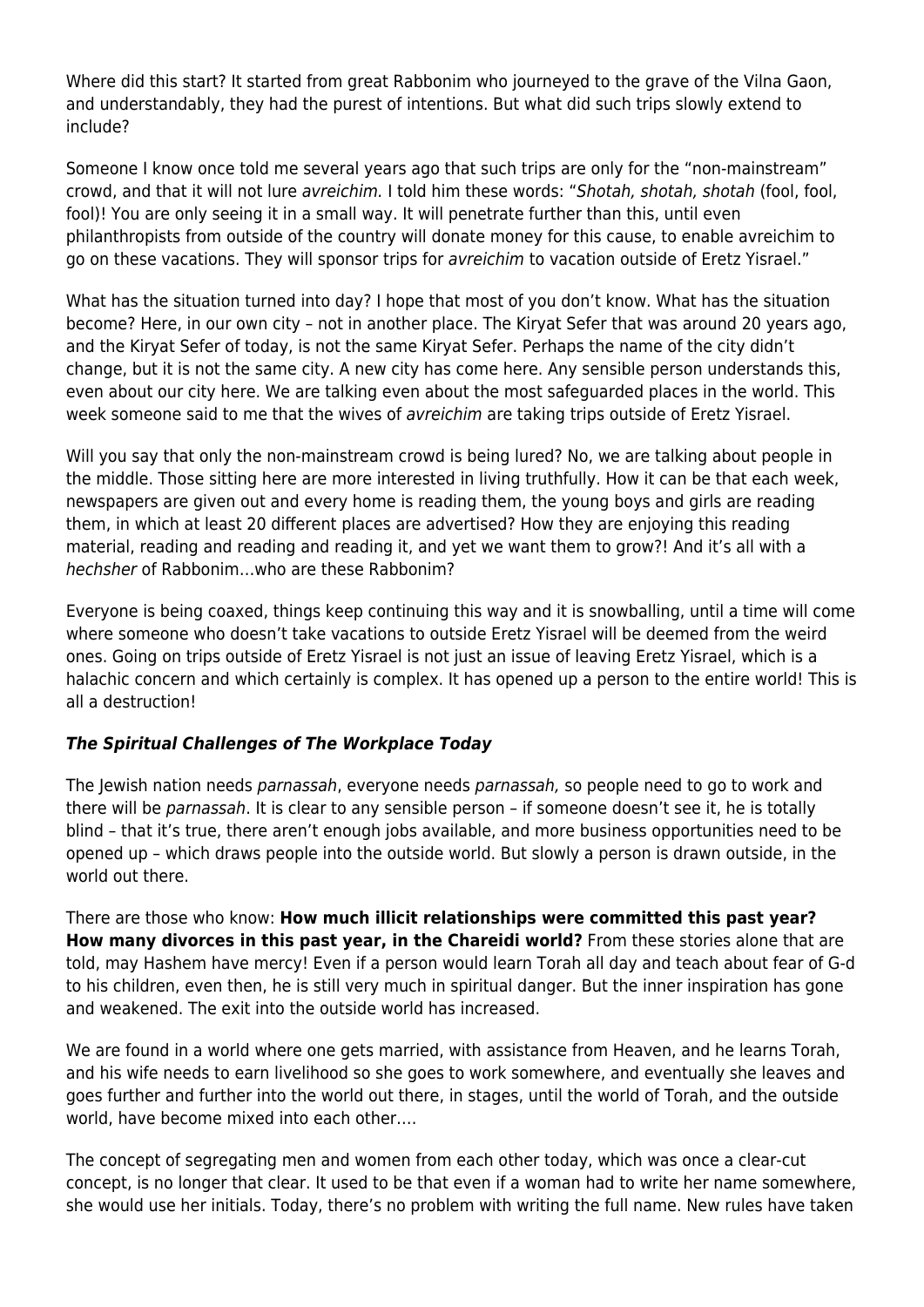over in the last few years. Today, a woman can work in any kind of job. There is even a movement amongst Chareidi women to run for Knesset. Did you think this won't happen? It will also happen. Even men do not have to be there, but that is a separate issue.

The point which we need to understand is that people are living their lives in a way that mimics the non-religious. People find several Rabbonim who can give them "heterim" for all kinds of things, and when they find a heter, they want to take it further. If someone thinks that what we are saying here is an exaggeration, or from a negative perspective, he simply doesn't understand where he is found.

## *The Government's Attack On Chinuch In Eretz Yisrael*

If one has a young daughter in kindergarten [in Eretz Yisrael today], he may not know what is happening there. They are slowly emptying out the education system from any kedushah. Anyone who is aware of the reality today knows who's in charge of the educational system today. There is a debate if the young children should say "Modeh Ani" in the beginning of the day. That is what they are up to today. Yes, the Rabbonim are fighting it. But that is what it has come to. They are debating if the main education in kindergarten should be centered around the weekly Parshah or not. There are many wonderful people who are trying to fight this new educational system, from all angles, but where are we found today?!

Any sensible person must understand one thing. The generation is destroyed! It is already destroyed! It is not about what will happen, the generation is already destroyed, and that is where we are found. Certainly every person has the free will to close himself off in the world of Torah, but his children are still open to the world, and he must deal with whatever will present itself.

This is the modern-day destruction of the Beis HaMikdash. There was never as much destruction as in today's generation. **The entire Torah world has been destroyed in our times**, and it is the depth of the power of evil which HaKadosh Baruch Hu has brought down into the world. No one is to be blamed for it - it is just the depth of the power of evil which Hashem has brought down into the world.

Understandably, each sect will find it comfortable to blame the issues on a different sect, and place different groups on different sides, but where are we found, practically speaking? We are found in a place where all of the proper boundaries between Jew and gentile, between the Torah world and the outside world, have been toppled. They have become completely trampled upon, almost totally!

### *Jeeps At The Kever Rabbi Shimon bar Yochai?!*

Several weeks ago I was by the tomb of Rashbi in Meiron. There were some Jeeps that came by. Who is coming with Jeeps to Meiron?! The Jeeps were open, and there were seminary girls in them. All of the girls arrived on top of open Jeeps, and they were laughing. This is how they came to the tomb of Rashbi – in a bunch of Jeeps.

Is this an isolated incident? If only it were. It was not a coincidental incident that is happened, it represents a reality in which everything has fallen apart, totally. What's the problem, where is it written in Shulchan Aruch that it's prohibited to ride in an open Jeep and laugh? The truth is that this it is written there. This is a world in which everything has become so hefker, so carefree. It is simply hefker. We won't even talk about the lack of modesty, the attire, and all the terrible stories.

We need to understand that just as in the generation of the Beis HaMikdash, everything was hefker and there was idol-worshipping in every home, in our own times as well, in our generation, all of the homes which have filtered Internet is a form of idol worship, which is destroying the generation. That is only the root, but the branches extend in all directions.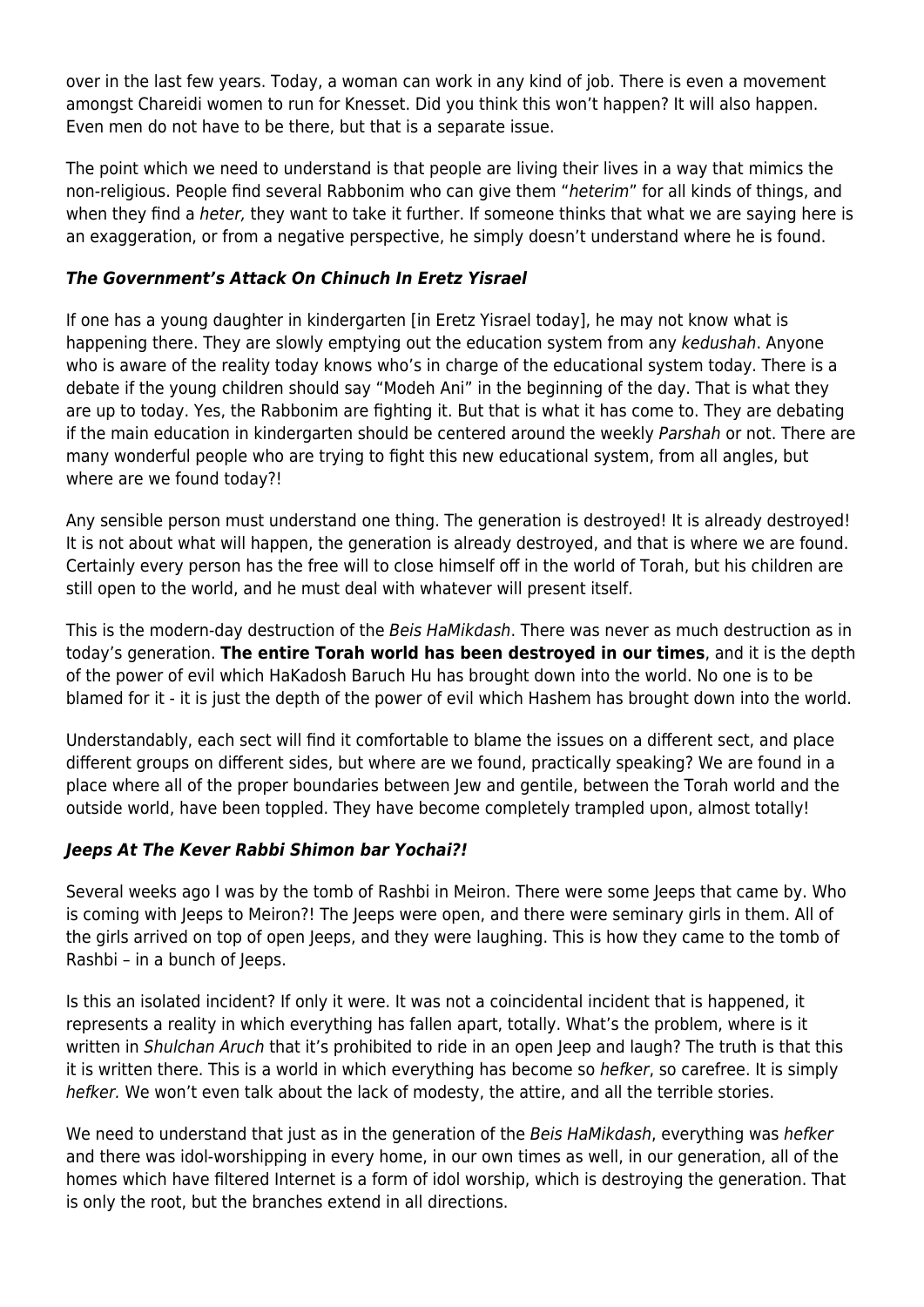### *Our Yiras Shomayim Is Endangered Today*

The tum'ah has made its way into all directions, and it is trying to uproot everything. Simple. This is the modern-day destruction of the Beis HaMikdash which we are found in - to anyone who opens his eyes, who can see where we are found in, whose heart can bleed over the situation. If one wants to run away from the reality today, either he will think that the words here are only talking about certain extremes, or about certain directions where this has all gone to. No! This is the reality!!

In the generation such as ours which we are found in, to raise children properly is in the category of a miracle. It is an absolute miracle. The Chofetz Chaim said this even before the Holocaust. In our generation, it is a total miracle, to raise children properly.

In the Selichos we recite, ,**יחטא ולא הבן יעשה מה**" What should the child do and not sin?" But now we can add: What should the father do, in today's times, so that he shouldn't sin? What can anyone do in our times so that he shouldn't become cooled off each day from his yiras shomayim, from being connected to the Torah, from a life of truth, from closeness to Hashem?

One must desire, truly, to live a life of kedushah! One must recognize and know the depths of tum'ah which he is found in, in our generation, and then he can become afraid and tremble, at every moment, that he shouldn't fall into the depths of She'ol, to the depths of the "50th Gate of Impurity".

In all the generations, it was difficult to mourn the destruction of the Beis HaMikdash. In our generation, the destruction is before our eyes, day after day, hour after hour, and it can be seen as long as one doesn't close his eyes from it.

## *In Conclusion*

If one remains attached to the Torah and he is not pulled after the influences of the environment today, he is praiseworthy, and he will have it all good.

"Anyone who mourns Jerusalem will merit to see it rebuilt.["\[7\]](https:///D:/DATA-ACTIVE/BILVAVI/UPLOAD%20TO%20WEBSITE/need%20to%20place%20on%20site/TO%20UPLOAD/Bein%20HaMitzarim%20027.%20Spiritual%20Destruction%20-%20CENSORED%20V3.docx#_ftn7)  $_{[7]}$  May we merit with the help of Hashem that all of the influences of the environment which we have spoken about here should all go up in flames, so that the day will come when we will actually sense the coming of the righteous redeemer, Amen, and Amen.

[\[1\]](https:///D:/DATA-ACTIVE/BILVAVI/UPLOAD%20TO%20WEBSITE/need%20to%20place%20on%20site/TO%20UPLOAD/Bein%20HaMitzarim%20027.%20Spiritual%20Destruction%20-%20CENSORED%20V3.docx#_ftnref1) [8] Yerushalmi Yoma 1:1

[\[2\]](https:///D:/DATA-ACTIVE/BILVAVI/UPLOAD%20TO%20WEBSITE/need%20to%20place%20on%20site/TO%20UPLOAD/Bein%20HaMitzarim%20027.%20Spiritual%20Destruction%20-%20CENSORED%20V3.docx#_ftnref2) [9] Shemos 25:8

[\[3\]](https:///D:/DATA-ACTIVE/BILVAVI/UPLOAD%20TO%20WEBSITE/need%20to%20place%20on%20site/TO%20UPLOAD/Bein%20HaMitzarim%20027.%20Spiritual%20Destruction%20-%20CENSORED%20V3.docx#_ftnref3) [10] Tehillim 73:26

[\[4\]](https:///D:/DATA-ACTIVE/BILVAVI/UPLOAD%20TO%20WEBSITE/need%20to%20place%20on%20site/TO%20UPLOAD/Bein%20HaMitzarim%20027.%20Spiritual%20Destruction%20-%20CENSORED%20V3.docx#_ftnref4) [11] Shir HaShirim Rabbah 5:2

[\[5\]](https:///D:/DATA-ACTIVE/BILVAVI/UPLOAD%20TO%20WEBSITE/need%20to%20place%20on%20site/TO%20UPLOAD/Bein%20HaMitzarim%20027.%20Spiritual%20Destruction%20-%20CENSORED%20V3.docx#_ftnref5) [12] Eichah 5:17